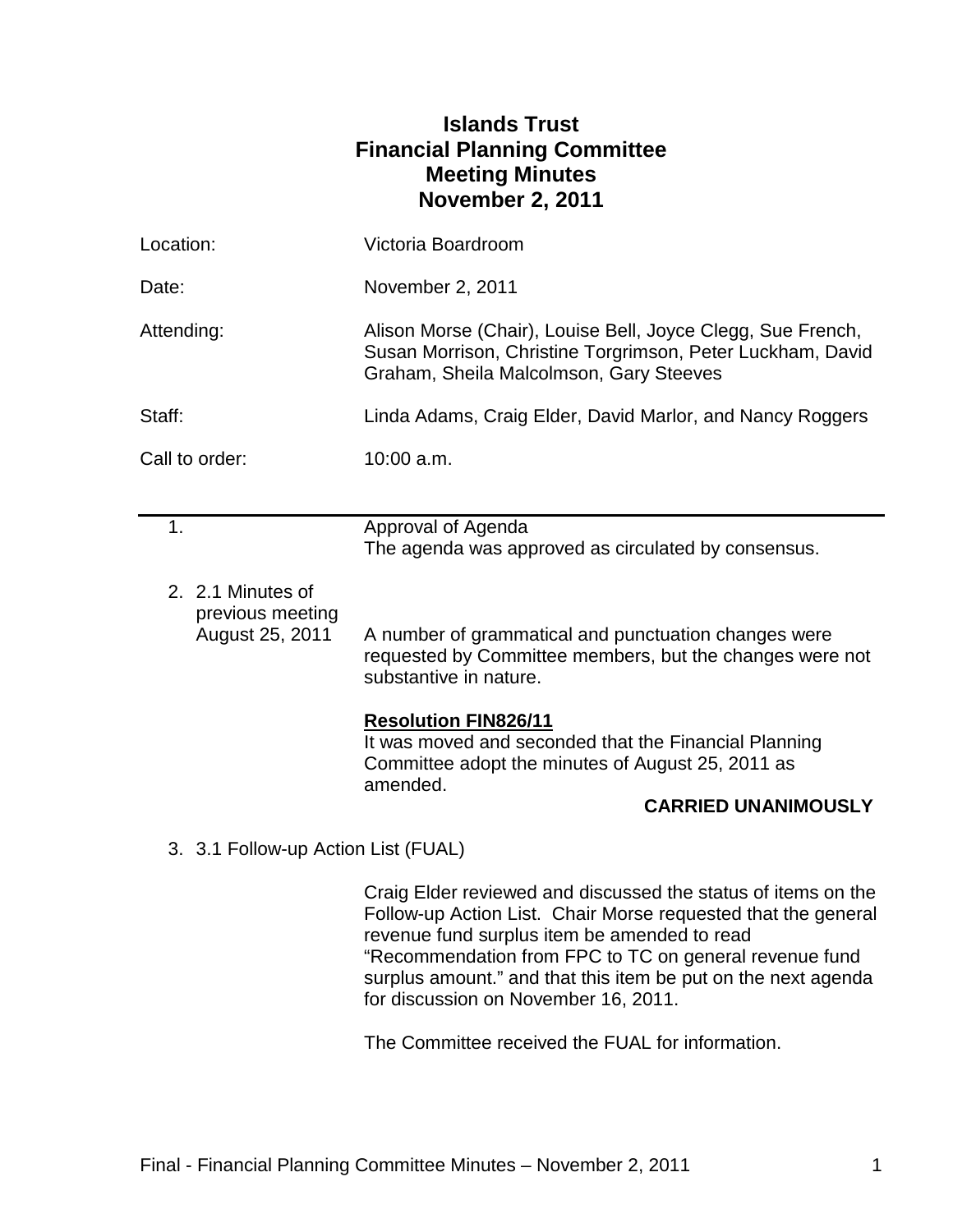4. 4.1

Draft of 2012/13 Budget 4.1.1. and 4.1.2.

> Craig Elder reviewed document 4.1.1 Draft 1 2012/13 Budget Summary while referencing details found in document 4.1.2 Draft 1 Base Budget Change Details.

Craig Elder advised the Committee that the current proposed property tax increase before review of budgeted items is at 4%, and the property tax increase was due to a combination of increased expenses and reduced revenues.

Craig Elder reviewed the estimated general revenue surplus balances, and changes in revenue for the 2012/13 budget compared to the 2011/12 budget.

Craig Elder discussed the proposed non-discretionary expense changes for 2012/13. The rationale for the changes for each item was discussed.

The Committee discussed the rationale for the proposed discretionary expense changes to base budget as outlined in the summary and in document 4.1.2 Draft 1 Base Budget Change Details.

By consensus the Committee requested that the \$111,000 increase to the base budget for increases due to the new Trustee Remuneration Policy be classified as a nondiscretionary item.

Based on discussion, Director Elder advised that he would revise descriptions of items on the budget summary document, and expand the detail budget document descriptions. Also, a new document would be created to describe the non-discretionary budgetary items, including details indicating why those items are considered nondiscretionary.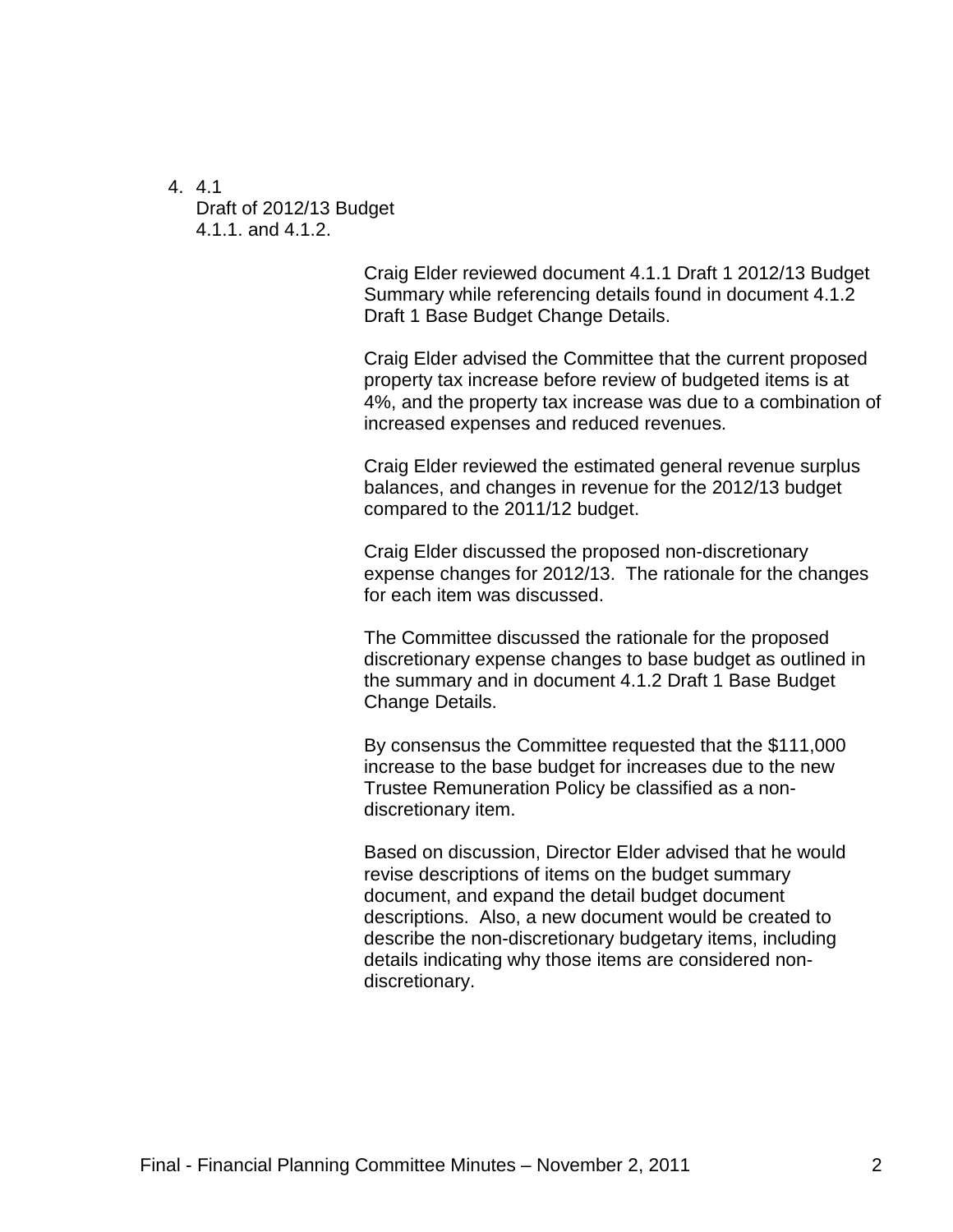5. 4.1.3, 4.1.4, 4.1.5, and 4.1.6 OCP Summary and Details, Program and Strategic Plan Details, and Memo to FPC – RAR Funding

> David Marlor discussed the process for gathering OCP, program and strategic plan requests from each of the Local Trust Committees. All requests made by Local Trust Committees were reviewed in terms of Provincial requirements and whether or not they supported Trust Council's strategic plan.

The role of the Committee in making decisions about these budget requests was discussed. The following points were discussed:

- criteria that could be used to determine which LTC budget requests would be recommended by management
- implementation requirements and related funding levels for the Provincial Riparian Areas Regulation
- an alternative funding approach where LTCs were provided with fixed program budgets which could be used to work on their priorities
- comparison of the proposed budget numbers with the projections in the previous Five Year Plan.

The Committee requested that Director Marlor write up an explanation of the process followed for gathering and carrying forward budget requests from the Local Trust Committees.

Recess at 12:20 pm for lunch.

Reconvene at 12:52 pm

Trustee Steeves left the meeting at 12:53 pm

#### **Resolution FIN827/11**

It was moved and seconded that the proposed budgets of \$5,000 for Salt Spring Island affordable housing and \$5,000 for Salt Spring Island climate change currently listed on the OCP budget be transferred to the program items budget. **CARRIED UNANIMOUSLY**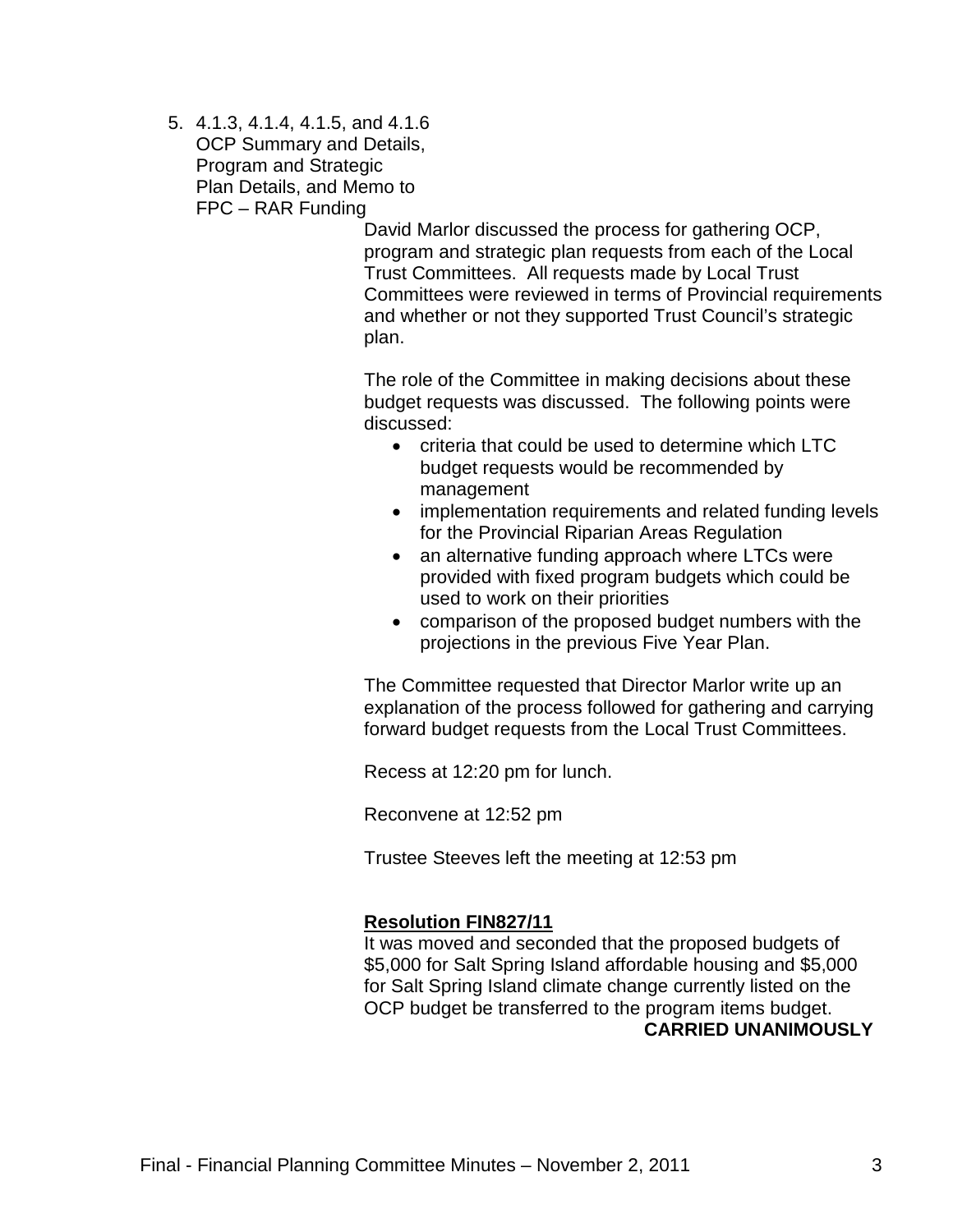#### **Resolution FIN828/11**

It was moved and seconded that an addition be made to the OCP/LUB budget proposal for Salt Spring Island to include a total of \$10,000 for Village Area Planning and continuation of climate change and affordable housing initiatives.

#### **OPPOSED UNANIMOUSLY DEFEATED**

The Committee discussed the recommendations made in document 4.1.6. regarding the Riparian Areas Regulation mapping and the proposed budget requests currently totalling \$160,000. David Marlor advised the Committee that the Province requires compliance with the Riparian Areas Regulation, however alternative approaches are available. He advised that the current budget request included funds to do watercourse mapping of islands not yet in compliance. The option to work with existing mapping was discussed.

#### **Resolution FIN829/11**

It was moved and seconded that the Financial Planning Committee set the ceiling for the Riparian Areas Regulation budget at \$80,000 to allow for the items on the nondiscretionary list as outlined in Memo 4.1.6.

> **In Favour – 7 Opposed – 2 (Malcolmson, Bell) CARRIED**

### **Resolution FIN830/11**

It was moved and seconded that the Financial Planning Committee request staff to consider reintroducing budget requests for OCP/LUB work that already has significant investment of funding and staff time.

#### **CARRIED UNANIMOUSLY**

#### **Resolution FIN831/11**

It was moved and seconded that the Financial Planning Committee request staff to provide a matrix to support the rationale for the items that were or were not included in the budget, and a memo describing the process that was followed. **CARRIED UNANIMOUSLY**

Trustee Torgrimson left the meeting at 1:47pm.